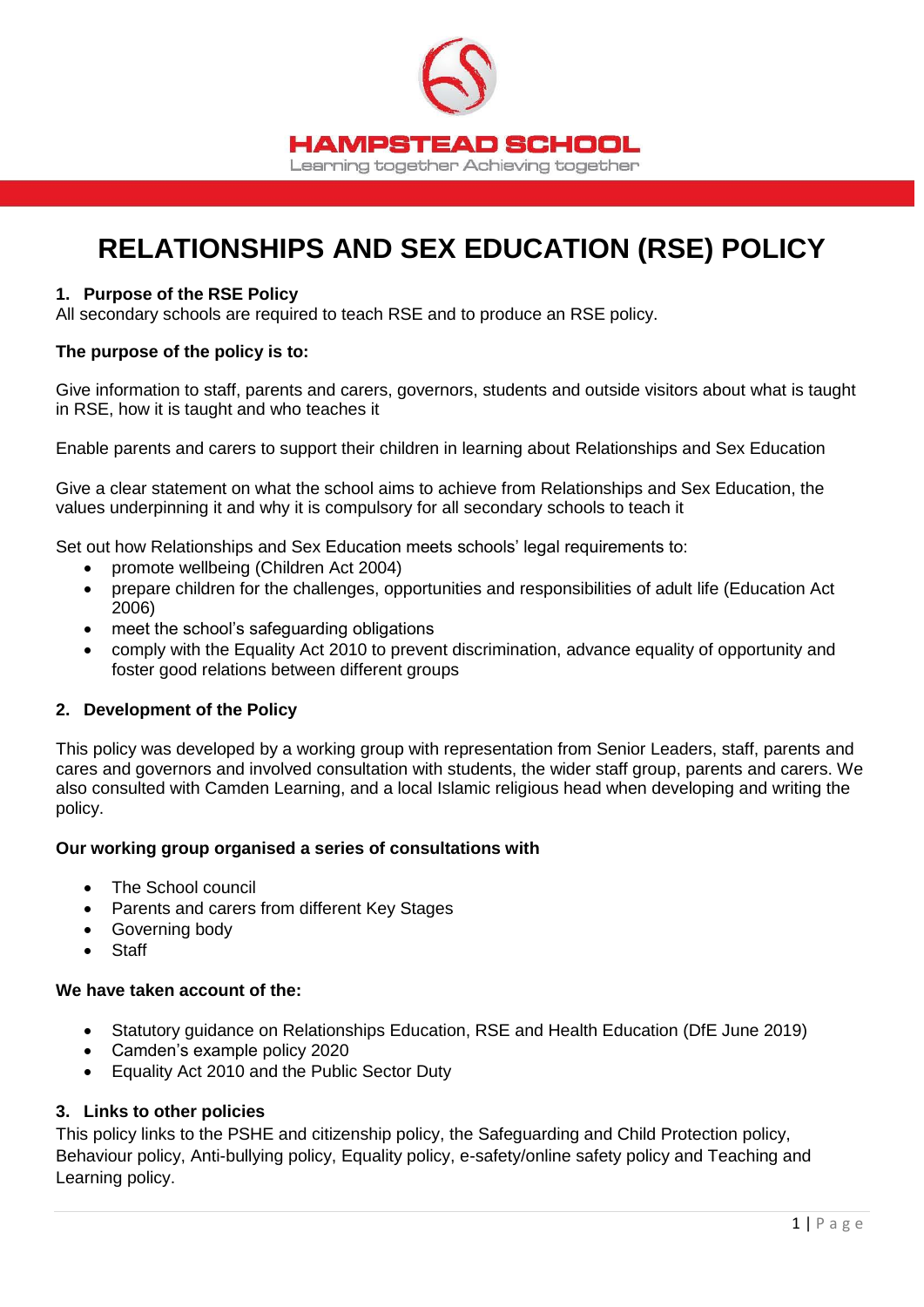Our provision of RSE is part of our approach to supporting the health and wellbeing of young people in our school and our commitment to being recognised as a healthy school, which was achieved in the September of 2019.

# **4. Definition of RSE**

Relationships and Sex Education (RSE) is enabling young people to learn about making and maintaining healthy, happy and respectful relationships, knowing how to recognise unhealthy relationships and being able to seek support, and having the information and skills to be safe online and to take responsibility for their sexual health.

# **RSE is learning about:**

- Different relationships (including friendship, family, intimate, marriage/civil partnerships) and how to make and maintain healthy, caring and respectful relationships
- Healthy and unhealthy relationships, including online
- How to recognise when a family, friend, intimate or other relationship is unhealthy or unsafe and how to seek help and report concerns or abuse
- How to recognise when a relationship is coercive or controlling and know this behaviour is unacceptable and criminal and how to seek help
- Stereotypes and how they can lead to prejudice and discrimination, e.g. based on sex, gender, race, religion, Special Educational Need (SEN), disability or sexual orientation
- Different types of bullying, the impact it has and how to prevent it, how to get help and how to report it
- The concepts and laws relating to sexual consent, sexual exploitation and sexual violence, abuse, grooming, coercion, harassment, rape, domestic abuse, forced marriage, honour-based violence and FGM
- Equality and protected characteristics\* and the importance of respecting difference
- Gender identity and building a positive sense of gender identity
- How to recognise risk and the negative impact of some online material (including on relationships) and understand what is legal and appropriate to share and the importance of respect for others online and where to get support
- The features of healthy one-to-one intimate relationships
- How to manage sexual pressure, including resisting pressure and the choice to delay sex or be intimate without sex
- Reproductive health including fertility and infertility and menopause
- What makes successful parenting and the roles and responsibilities of parents
- Contraceptive choices
- Pregnancy including miscarriage and pregnancy options (including abortion)
- STIs including HIV/AIDS, how they are transmitted, treated and prevented
- The impact of alcohol and drugs on sexual behaviour
- Where to get confidential sexual and reproductive health advice and treatment

*\*9 protected characteristics as defined in the Equality Act 2010-religion or belief, disability, sexual orientation, sex, gender reassignment, age, marriage and civil partnership, pregnancy and maternity, race*

## **5. Why teach RSE at secondary school?**

The government has made Relationships and Sex Education a statutory part of the curriculum and we agree that this is a crucial aspect of the secondary curriculum.

Through Relationships Education young people develop the positive values and skills to make and maintain healthy, safe and respectful relationships and to recognise when a relationship, whether in the family, amongst friends or in an intimate relationship is unhealthy or unsafe and where to seek help. They learn the knowledge and skills about what is and is not appropriate and about what is legal and illegal behaviour online and how to be safe online.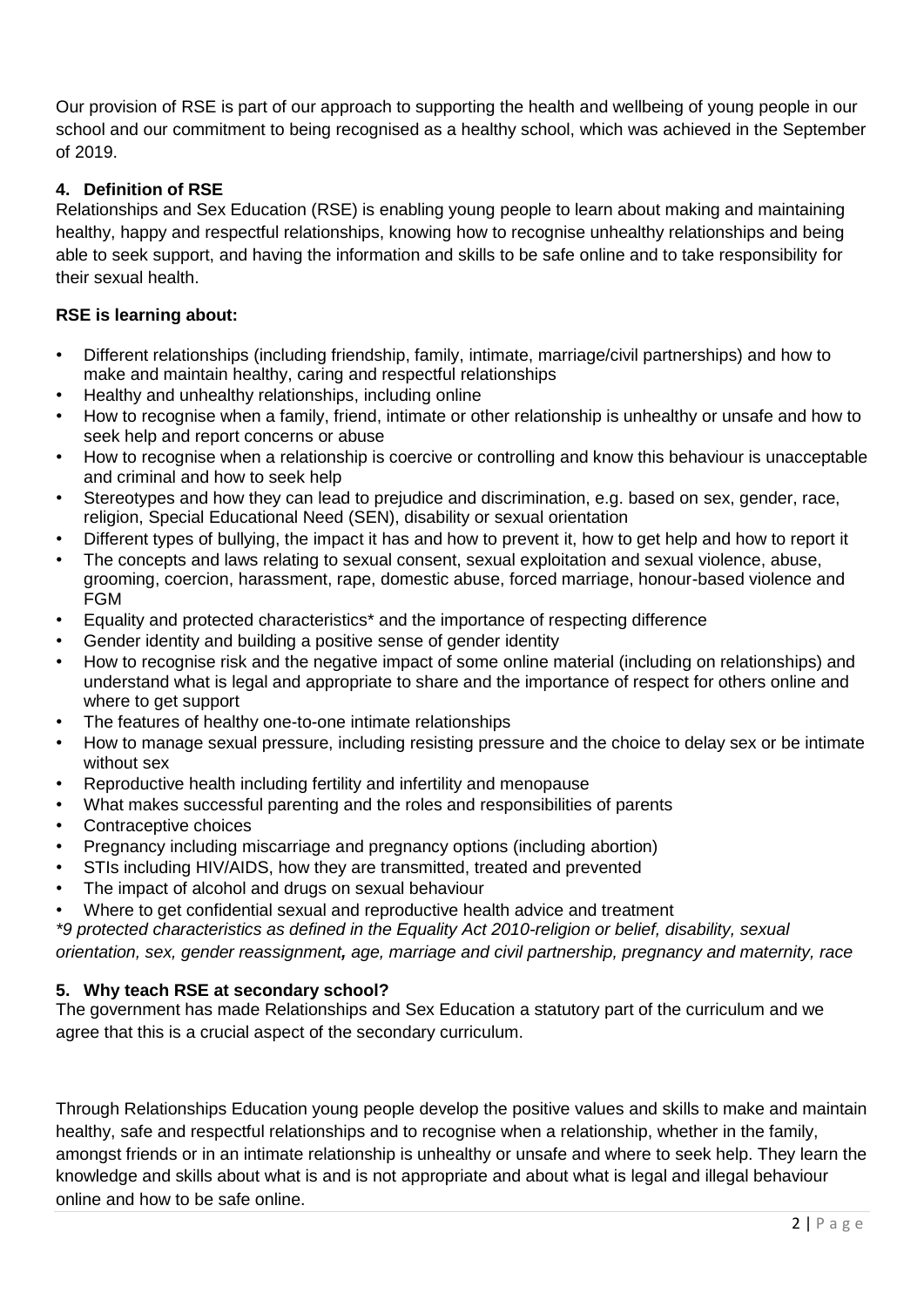For these reasons parents do not have the right to withdraw their child from Relationships Education.

Through sex education young people learn information that will enable them to take responsibility for their sexual health and reduce the risk of sexually transmitted infections and unplanned pregnancy.

## **6. Values promoted through RSE**

Our ambition is for every student to feel included and supported and to develop healthy, respectful and caring relationships and to have the knowledge and skills to live healthy and safe lives. We are an inclusive school that promotes diversity and equality.

We want all students to feel that the content of RSE is relevant to them and their developing sexuality and that they understand the society in which they are living and growing up in, as well as be respectful of others and difference.

## **We believe that RSE promotes the aims and values of our school which include:**

- Respect for self and others
- Kindness and consideration for others
- Commitment, trust and love within relationships
- Promoting equality and respecting rights and responsibilities in relationships
- Respecting difference and diversity, including religion, race, gender identity and sexual orientation
- Preventing prejudice and discrimination based on sexual orientation, disability, religion or belief, sex and gender reassignment\*
- Promoting gender equality, challenging gender stereotypes and inequality
- Valuing family life and stable, loving and committed relationships, including marriage and civil partnerships, for bringing up children
- Everyone has the right to a healthy and safe relationship

*\*5 of 9 protected characteristics as enshrined in law through the Equality Act 2010 (others are age, marriage and civil partnership, pregnancy and maternity, race)* 

## **7. Aims for RSE**

## **Our RSE programme aims to help young people:**

- Develop the confidence to talk, listen and think about relationships in a positive and supportive environment
- Develop the skills to make and maintain healthy, caring and respectful relationships-friendships, family and intimate relationships.
- Recognise unhealthy or unsafe relationships, including in friendships and within the family, with adults they may encounter (including online) and within intimate relationships, and how to seek help
- Manage sexual pressure, including resisting pressure and understand the choice to delay sex or be intimate without sex, with a specific link to peer on peer abuse.
- Respect different relationships including heterosexual, gay, lesbian and bisexual
- Challenge and prevent discrimination based on difference eg sexual orientation, sex, gender, race, SEN and disability
- Recognise and prevent all types of bullying and prejudice-based language including sexist, sexual, homophobic, biphobic and transphobic language and bullying and develop the confidence to report it
- Understand the spectrum of gender identity including transgender and challenge gender stereotypes and inequality and promote equality and respect in relationships
- Recognise risk and how to be safe online and behave appropriately and respectfully
- Know where and how to seek information and advice when they need help
- Understand what affects reproductive health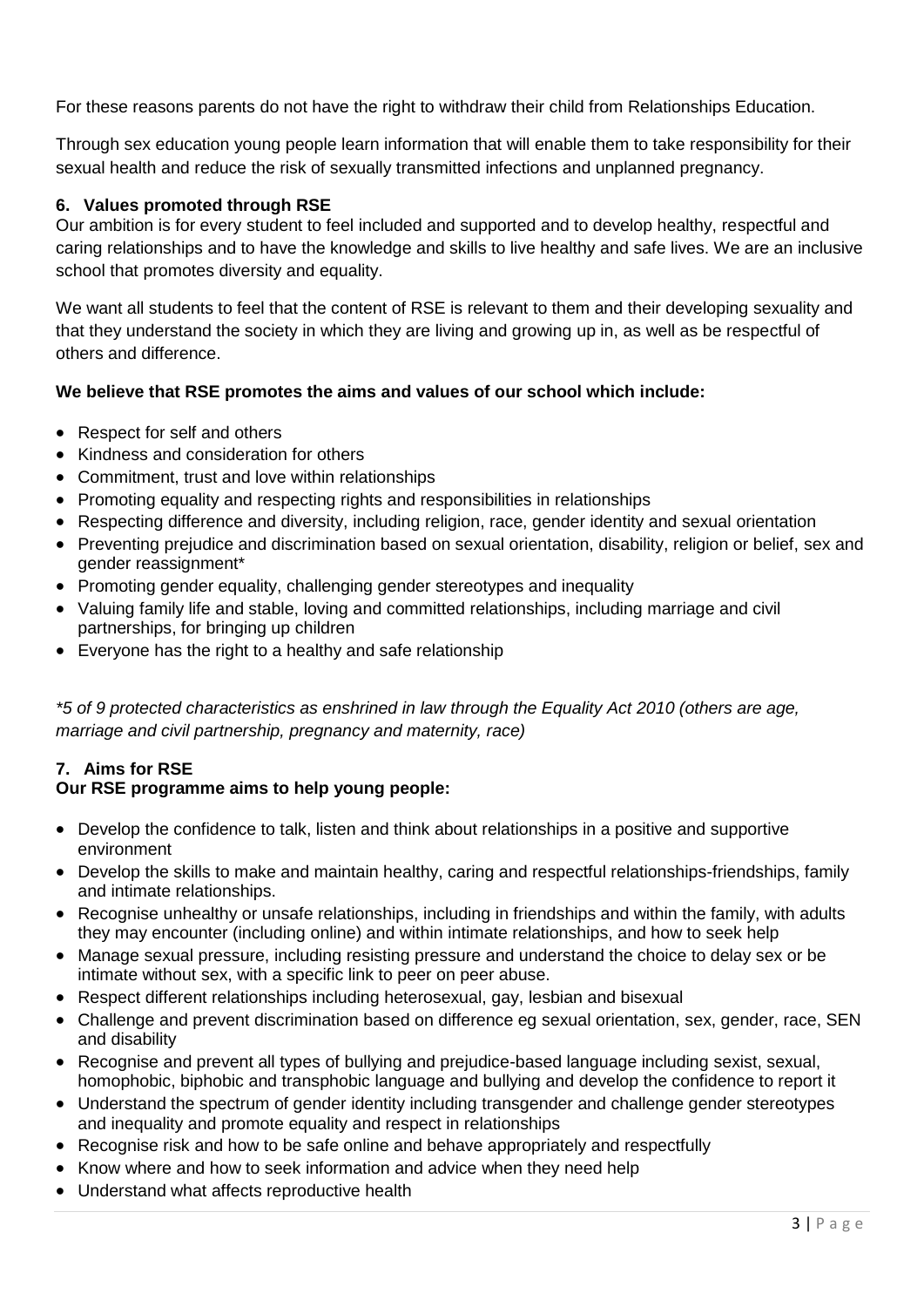- Understand what makes successful parenting and the roles and responsibilities of parents
- Understand about pregnancy and the choices available
- Prevent the spread of sexually transmitted infections and prevent unplanned pregnancy

Students will also be taught about the emotional, social and physical changes at puberty which is a statutory part of Science and Health Education.

### **8. Content and Organisation of the RSE Programme** *Where is RSE taught and what is taught?*

RSE will be taught as part of the planned PSHE curriculum in every Year covering knowledge and skills appropriate to the age and maturity of students. Each Year builds on what has been learnt in the previous Years.

Puberty will be taught through Science and PSHE lessons.

#### *See Appendix 1 Biological aspects of statutory Science*

*See Appendix 2 for the requirements for teaching statutory RSE and puberty (in Health Education)*

*See Appendix 3 RSE curriculum in each Year* 

#### *Who teaches RSE?*

On most occasions, RSE will be taught by the form tutor or co-tutor.

Where possible and valuable, external agencies are used to support the learning of students and the teacher-led RSE. This can take a range of forms e.g. drop down days, assemblies, external visits and online webinars. This content can be presented by a range of professionals, including sexual health advisors from local sexual health clinics, Theatre in Education plays, workshops, police officers, doctors and people from the local community. We also arrange for students to visit sexual health clinics to find out about local services and then educate their peers in class.

Some aspects of the RSE curriculum will be taught through the use of assemblies in line with themes of the week. These are presented by a range of teachers, senior leadership, students and external agencies, and are followed up during tutor period on a more personal level throughout the week.

#### **When visitors are involved in RSE we will:**

- Plan and evaluate their contribution as part of the school's RSE teaching programme.
- provide the visitor with an up-to-date copy of the school's RSE Policy and ensure they adhere to it
- ensure that the class teacher is present throughout the lesson, taking responsibility for class management
- provide follow up lessons

TAs and Learning Mentors support individual students to ensure the RSE meets their individual needs.

#### *How RSE is taught***:**

• All students are taught in mixed groups to ensure that boys and girls learn the same information and have the opportunity to discuss and hear a range of viewpoints. However, in some circumstances, single sex classes delivered by a teacher of the same sex will be considered for Year 7. If this happens students will still cover the same content.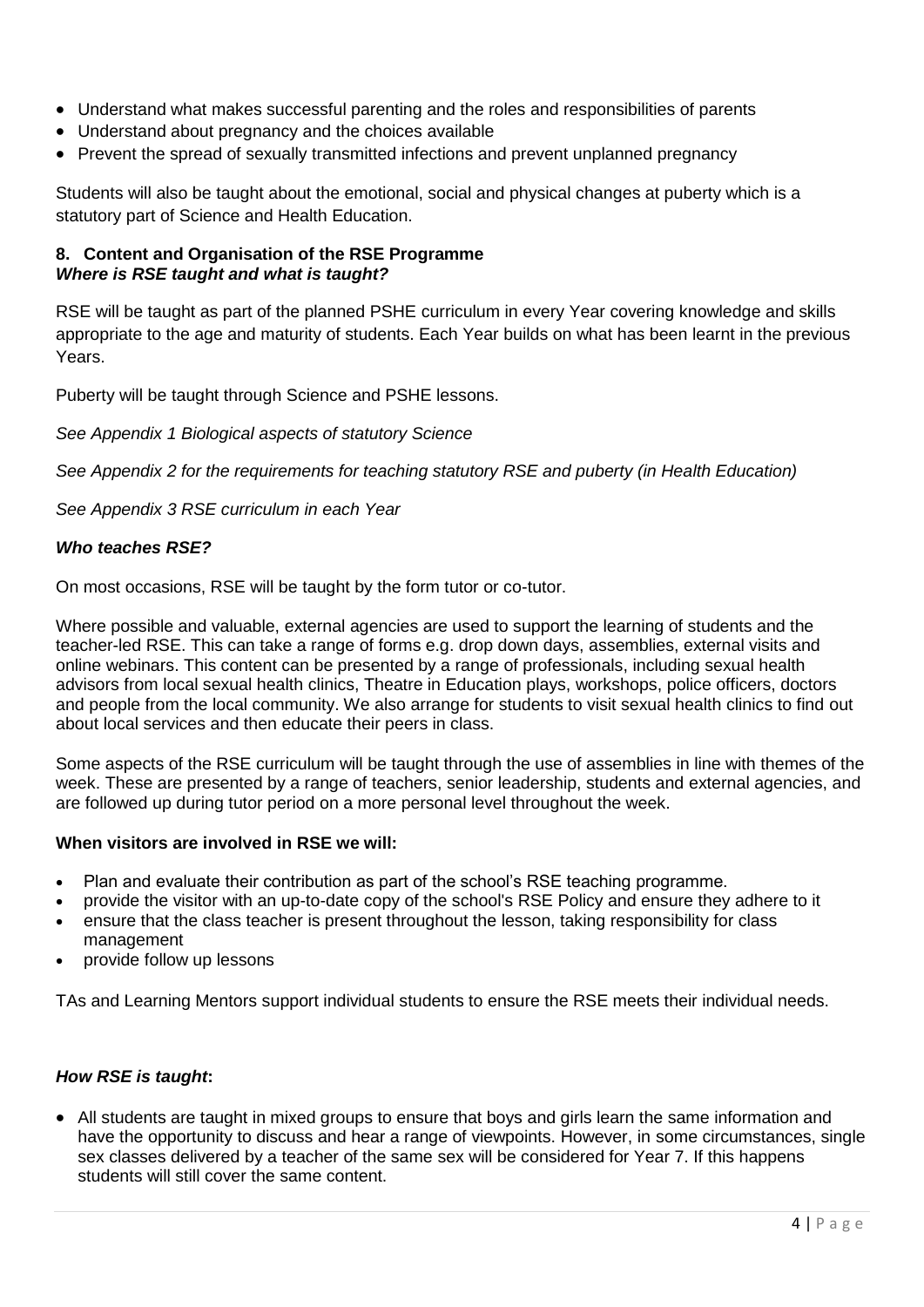- Teachers set a group agreement or ground rules with students to ensure that an atmosphere is created where students feel able to ask questions, discuss concerns, talk about feelings and relationships, understand about confidentiality and do not discuss personal experiences or issues or ask information of each other or the teacher. Staff do not discuss details of their personal experiences or relationships with students.
- We answer questions honestly and sensitively, appropriate to the age and maturity of the students. Questions may be answered to the whole class, in small groups or on a one-to-one basis, as appropriate. We also use question boxes so that students can ask questions anonymously.
- Resources are chosen to ensure that they are appropriate to the age and maturity of students. They take into account equality of opportunity through their use of language, cultural attitudes, family make-up and images, including body image, avoiding stereotyping, racism and sexism.
- A variety of teaching methods are used that enable students to participate and reflect on their learning, role play, quizzes, pair and small group work, mixing groups so that students work with a range of peers. We also use case studies, stories and role plays to help de-personalise discussions and help students gain confidence to talk and listen to each other.
- The RSE policy reflects and is line with our equal opportunities policy and the school ensures that the RSE teaching programme is inclusive, appropriate and relevant to all students, including those with SEN and disabilities. Teachers ensure that the content, approach and use of inclusive language reflect the diversity of the school community, and help all students feel valued and included, regardless of their sex, gender identity, sexual orientation, ability, disability, experiences and family background.
- Where needed, RSE is differentiated to meet the needs of students and specialist resources may be used to respond to their individual needs. In some cases students have individual support or work in small groups.
- Teachers do not offer individual students advice on contraception. The teaching programme includes information about local services that can offer confidential information and advice.
- Promoting inclusion and reducing discrimination are part of RSE throughout the school and reflect our equality policy. When teaching about relationships we include an understanding of different types of relationships, including lesbian, gay and bisexual relationships. When teaching about families we include a broad range of family structures that reflect the diversity amongst students to ensure all students feel their family is valued. These include: families with a single parent; parents who are married, parents who are not married, parents who are divorced, lesbian, gay, bisexual or transgender parents; children living between two homes with step parents and step siblings; in foster homes; in residential homes and living with relations other than biological parents. When teaching about gender we include an understanding about gender identity and diversity. Through our teaching young people understand the society in which they are living and growing up in, as well as developing respect for others and difference.
- Homophobic, biphobic and transphobic references, language and bullying are not tolerated in school and are challenged and dealt with as part of our commitment to promoting inclusion, gender equality and preventing bullying.
- We will emphasise the importance of strong and supportive relationships for family life, including marriage and civil partnership (both opposite and same-sex couples)

#### *Right to withdraw children from Sex Education*

Parents do not have the right to withdraw their child from Relationships Education but they have the right to withdraw their child from some or all of the sex education parts of statutory RSE.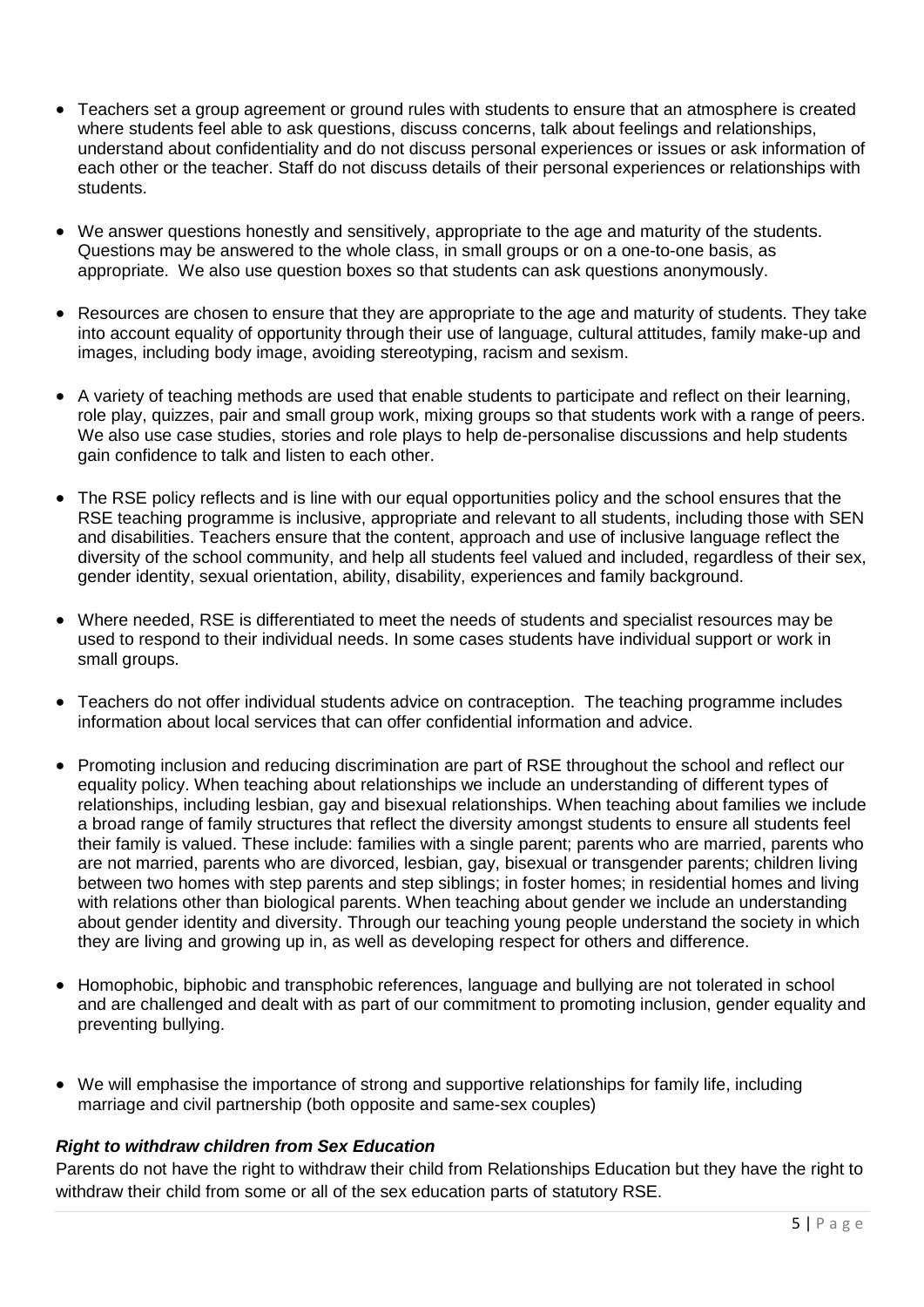## **In this school the Sex Education parts of statutory RSE are defined as the teaching about:**

- The choice to delay sex or to be intimate without sex
- Pregnancy choices including abortion
- The impact of alcohol and drugs on sexual behaviour
- How and where to get confidential sexual and reproductive health advice and treatment

We hope that parents and carers will support this important part of young people's education and we will make sure that all parents and carers know what we will be teaching and when. However, we understand that some parents may want to educate their children in these aspects of statutory sex education themselves and so parents have the right to request that their child is withdrawn from these aspects.

This right is available to parents up to and until three terms before the child turns 16. After that, if the child wishes to have sex education it will be provided.

If a parent wishes to withdraw their child from these sex education lessons they must arrange a meeting with a member of the Leadership Team who will talk through their concerns and discuss the benefits of their child learning about these aspects. If they decide to withdraw their child, work will be provided to do in another class. We will offer packs of the teaching materials if parents wish to use these with their children at home. Parents can talk to the PSHCRE Coordinators about the resources to support this.

Even when a student has been withdrawn from sex education lessons, if the student should ask questions at other times, these questions would be answered honestly by staff in the context of the question being asked. Staff may talk to parents about the questions students are asking.

There may be exceptional circumstances when the school may not agree the request, based on the needs of the student and this will be discussed with the parent.

#### **Science National Curriculum**

All secondary schools are required to teach the Science National Curriculum which covers biological aspects; human reproduction, menstrual cycle, fertilisation, pregnancy and birth, hormonal and nonhormonal methods of contraception, sexually transmitted infections (including HIV/AIDS). See Appendix 1. Parents do not have the right to withdraw from Science.

#### **Health Education and Puberty**

All secondary schools are required to teach statutory Health Education that includes teaching about puberty. This is covered in Year 7.

Parents do not have the right to withdraw from Health Education.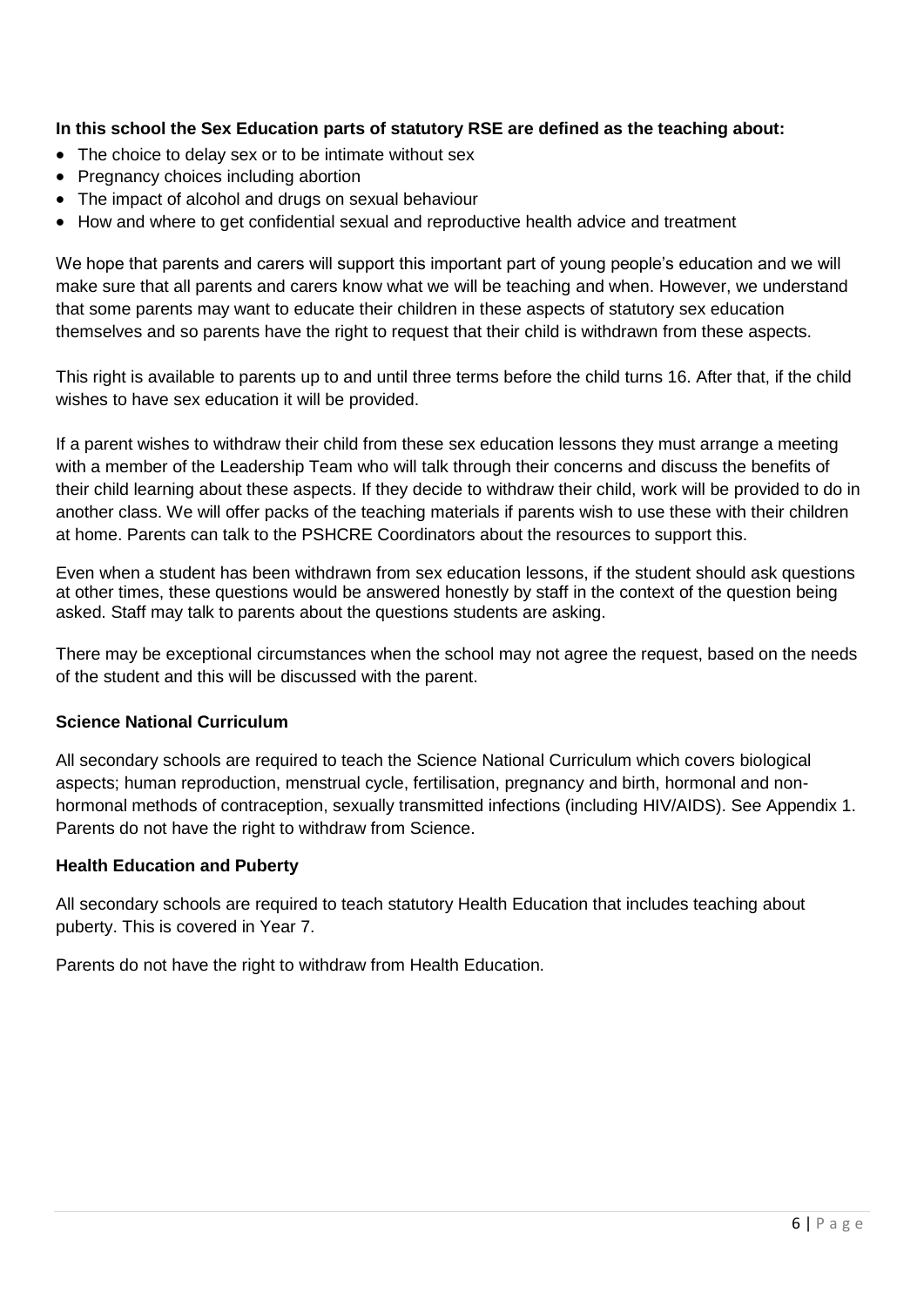## **How sex education, biological aspects of science and puberty is taught**

These are taught through PSHCRE and Science in mixed groups to ensure that boys and girls learn the same information. However, in some circumstances, it may be useful in Year 7 to include a time when single sex groups can discuss issues with a teacher of the same sex.

We provide a question box so that students can anonymously ask questions and these are then answered by the teacher.

## **9. Involving Students**

To ensure the RSE programme meets the needs of all students, the PSHCRE Coordinators involve the school council in reviewing and evaluating the programme each year.

We have an anti-bullying programme of student ambassadors (HABZ) who are involved in raising awareness about relevant RSE issues such as anti-bullying and healthy relationships with peers. Protected characteristic focus groups are being formed where students are able to join, lead and take part in discussions and action changes that could make school a happier and more inclusive space. Information about where to go to get health and wellbeing advice is displayed in the school, and publicised during lessons.

## **10. Confidentiality, safeguarding and child protection**

Although RSE is not about personal disclosures and personal issues, it is possible that a student may disclose personal information. Staff understand that they cannot promise students absolute confidentiality, and students know this too through the ground rules agreed at the start of the lesson. Students know that teachers cannot offer unconditional confidentiality and are reassured that their best interests will be maintained. They will be reminded that if confidentiality has to be broken, they will be informed first, if possible, and then supported as appropriate. They are encouraged to talk to their parents or carers and are provided with support to do so.

If teachers are concerned in any way that a student is at risk of sexual or any other kind of abuse, they will talk to the Designated Safeguarding Lead and follow the school's Safeguarding and Child Protection **Procedures** 

This school upholds the right of any health professional to work within their professional code of conduct. However, when professionals are delivering aspects of RSE in the classroom they are bound by the school's RSE policy

#### **11. Assessing RSE**

Students' progress in learning in RSE is assessed as part of the assessment of science and PSHE.

Students knowledge will be assessed by a variety of methods including: in class questioning, discussions, online quizzes, exit tickets, surveys and questionnaires and the quality of work produced in their books. This will be Assessment of students learning will also be evident through their behaviour in school and the wider community.

#### **12. Monitoring and evaluating RSE**

The PSHCRE Coordinator monitors teachers' planning to ensure RSE is being taught. Students and staff are involved in evaluating the RSE teaching programme as part of the annual review of PSHCRE, which also involves the school council.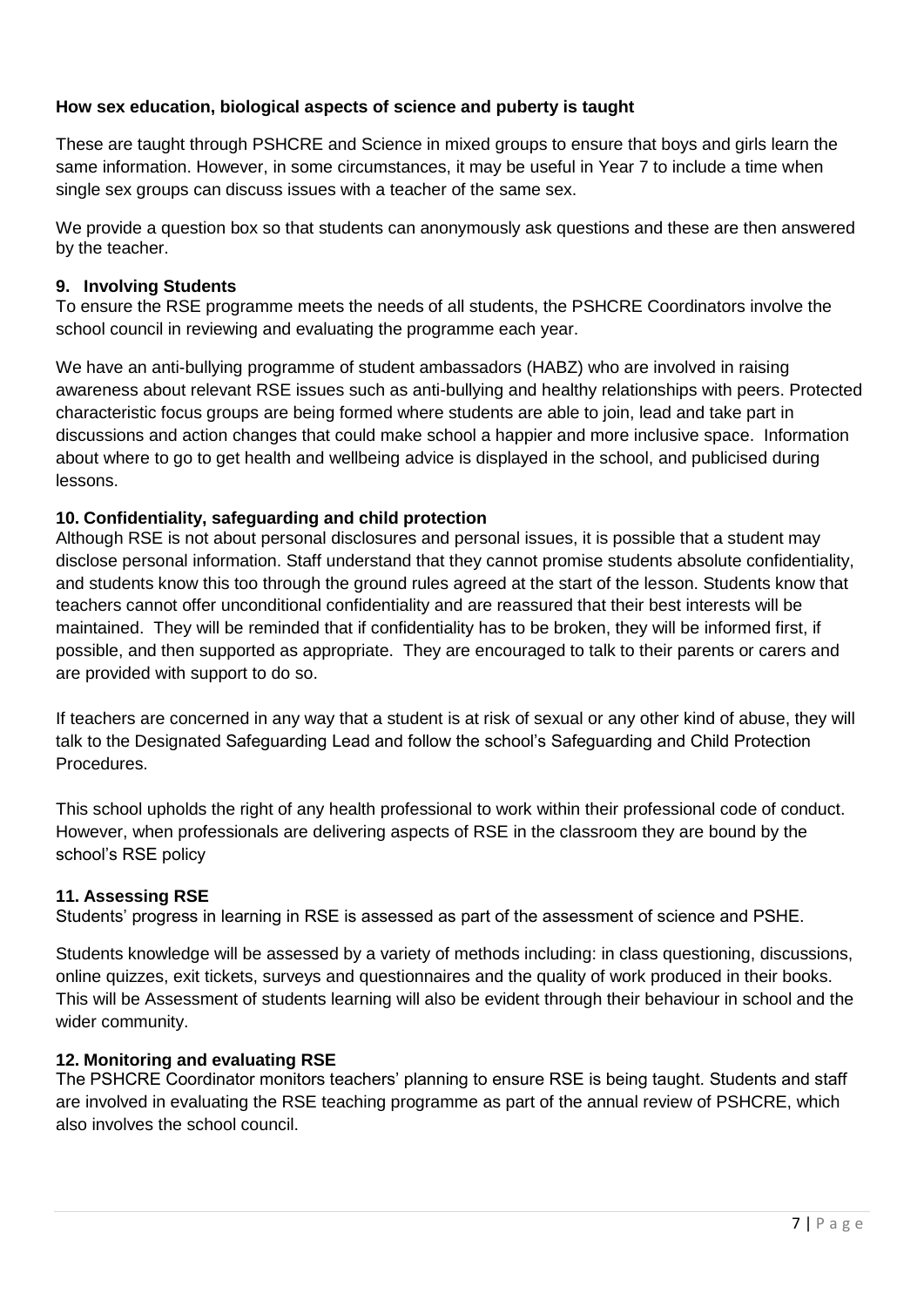## **13. Training staff to deliver RSE**

It is important that RSE is taught by teachers that are knowledgeable, skilled and confident. We ensure that teachers are trained to teach RSE and provide a range of training opportunities including school based INSET, team teaching, classroom observations and external training courses provided by Camden Learning and other external organisations.

## **Training includes:**

- What to teach and when
- Leading discussions about attitudes and values
- Information updates
- Practising a variety of teaching methods
- Facilitating group discussions
- Answering questions
- Managing sensitive and controversial issues

## **14. Engaging and Involving Parents/Carers**

We place the utmost importance on sharing responsibility with parents and carers for their children's education. We take account of religious and cultural views and aim to balance parental views with our commitment to comprehensive Relationships and Sex Education and compliance with the statutory guidance and Equality Act.

## **We will take every opportunity to inform and involve parents and carers by:**

- Consulting with parents when developing the RSE policy and when it is reviewed
- Publishing the RSE policy on the school's website
- Including a summary of the content and organisation of the RSE curriculum in school information
- Providing information about content of the RSE teaching programme as part of the termly information on the curriculum
- Inviting parents and carers to a workshop to find out about the RSE teaching programme

#### **15. Disseminating the policy**

A copy of this policy is on the school website. It is included in:

- Staff Handbook
- Governor Handbook

A summary is included in the school prospectus and on the Parent's notice board. Copies are supplied to visitors who are involved in providing RSE in school.

When the policy is being reviewed, parents are informed through the newsletter and school's website.

## **Policy Review**

This policy was last reviewed and agreed by Governors Behaviour & Personal Development Committee on 16 November 2021 and agreed by the Governing Body on 1 December 2021. This policy will be reviewed on an annual basis. It is due to be reviewed again in the academic year 2022/2023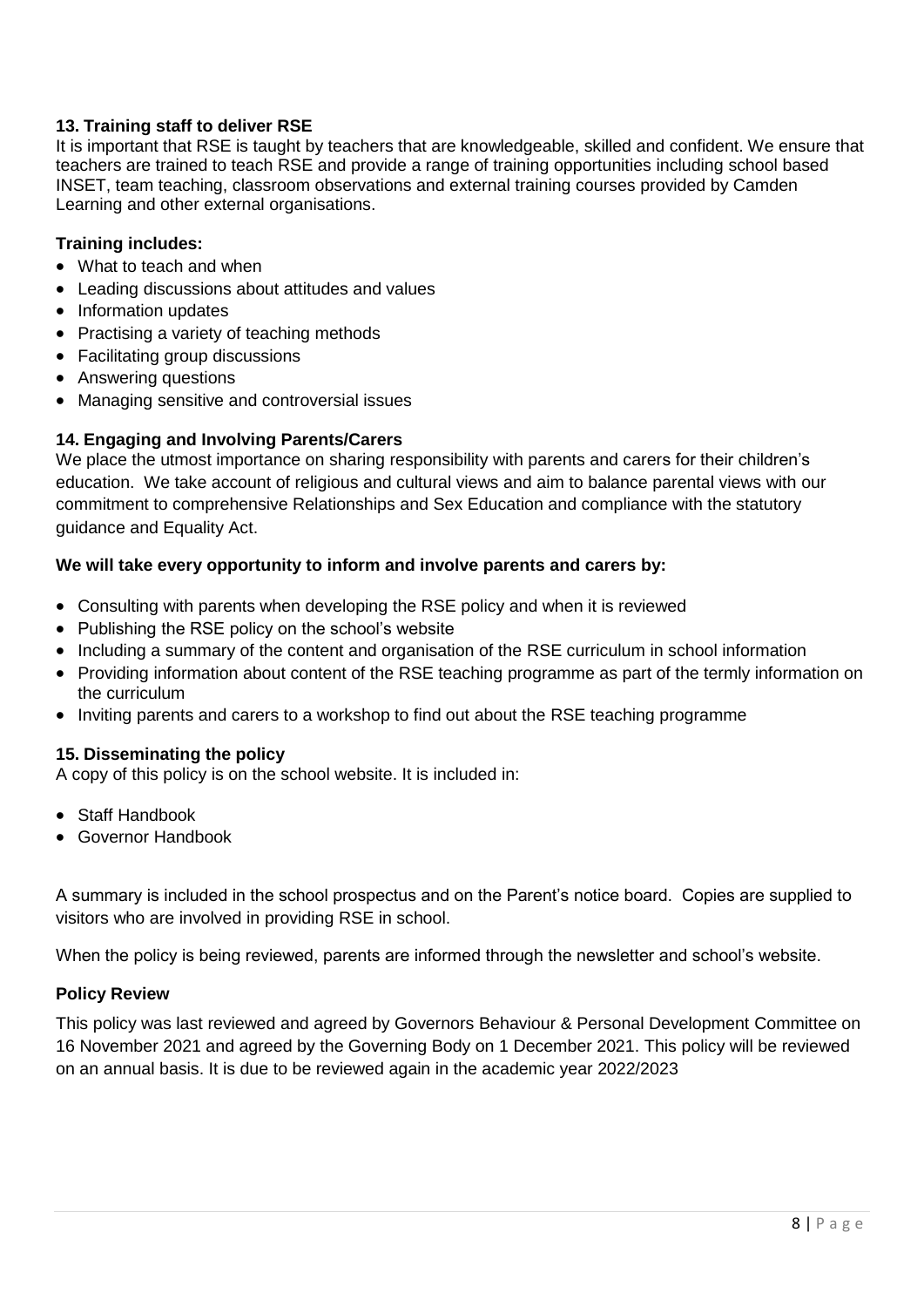## **Appendix 1:**

## **Biological aspects of statutory Science**

## **Key Stage 3**

Reproduction

 reproduction in humans (as an example of a mammal), including the structure and function of the male and female reproductive systems, menstrual cycle (without details of hormones), gametes, fertilisation, gestation and birth, to include the effect of maternal lifestyle on the foetus through the placenta

#### **Key Stage 4**

Health, disease and the development of medicines

communicable diseases including sexually transmitted infections in humans (including HIV/AIDS)

### Coordination and Control

hormones in human reproduction, hormonal and non-hormonal methods of contraception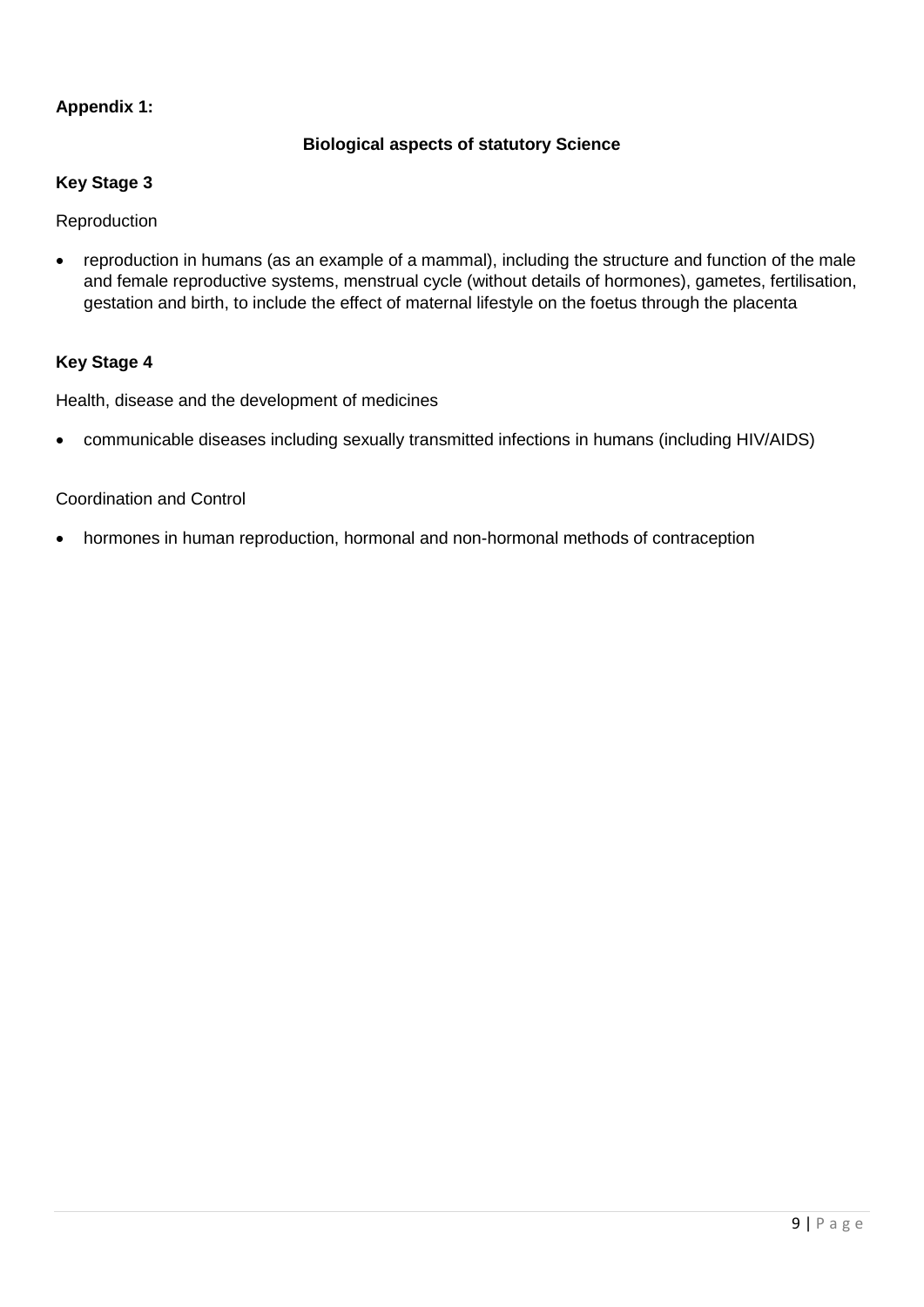# **Appendix 2:**

## **Requirements for teaching statutory RSE and puberty (in Health Education)**

Schools should continue to develop knowledge on topics specified for primary as required and in addition cover the following content by the end of secondary:

| <b>Topics</b>                                                    | <b>Students should know</b>                                                                                                                                                                                                                                                                                                                                                                                                                                                                                                                                                                                                                                                                                                                                                                                                                                                                                                                                                                                                                                                                                                                                                                                                                                                                                                                                                                                                                                                                                                                                                                                                   |  |
|------------------------------------------------------------------|-------------------------------------------------------------------------------------------------------------------------------------------------------------------------------------------------------------------------------------------------------------------------------------------------------------------------------------------------------------------------------------------------------------------------------------------------------------------------------------------------------------------------------------------------------------------------------------------------------------------------------------------------------------------------------------------------------------------------------------------------------------------------------------------------------------------------------------------------------------------------------------------------------------------------------------------------------------------------------------------------------------------------------------------------------------------------------------------------------------------------------------------------------------------------------------------------------------------------------------------------------------------------------------------------------------------------------------------------------------------------------------------------------------------------------------------------------------------------------------------------------------------------------------------------------------------------------------------------------------------------------|--|
| <b>Families</b>                                                  | There are different types of committed, stable relationships.<br>$\bullet$<br>how these relationships might contribute to human happiness and their importance<br>$\bullet$<br>for bringing up children<br>what marriage* is, including their legal status e.g. that marriage carries legal rights<br>$\bullet$<br>and protections not available to couples who are cohabiting or who have married, for<br>example, in an unregistered religious ceremony<br>why marriage is an important relationship choice for many couples and why it must<br>be freely entered into<br>the characteristics and legal status of other types of long-term relationships<br>٠<br>the roles and responsibilities of parents with respect to the raising children, including<br>$\bullet$<br>the characteristics of successful parenting<br>how to: determine whether other children, adults or sources of information are<br>$\bullet$<br>trustworthy; judge when a family, friend, intimate or other relationship is unsafe (and<br>to recognise this in others' relationships); and, how to seek help or advice, including<br>reporting concerns about others, if needed<br>*marriage including both opposite sex and same sex couples                                                                                                                                                                                                                                                                                                                                                                                                     |  |
| <b>Respectful</b><br>relationships<br>, including<br>friendships | The characteristics of positive and healthy friendships (in all contexts, including<br>$\bullet$<br>online) including: trust, respect, honesty, kindness, generosity, boundaries, privacy,<br>consent and the management of conflict, reconciliation and ending relationships.<br>This includes different (non-sexual) types of relationship<br>practical steps they can take in a range of different contexts to improve or support<br>$\bullet$<br>respectful relationships<br>how stereotypes, in particular stereotypes based on sex, gender, race, religion,<br>٠<br>sexual orientation or disability, can cause damage (e.g. how they might normalise<br>non-consensual behaviour or encourage prejudice)<br>that in school and in wider society they can expect to be treated with respect by<br>$\bullet$<br>others, and that in turn they should show due respect to others, including people<br>in positions of authority and due tolerance of other people's beliefs<br>About different types of bullying (including cyberbullying), the impact of bullying,<br>$\bullet$<br>responsibilities of bystanders to report bullying and how and where to get help.<br>That some types of behaviour within relationships are criminal, including violent<br>behaviour and coercive control.<br>What constitutes sexual harassment and sexual violence and why these are<br>always unacceptable.<br>The legal rights and responsibilities regarding equality (particularly with reference<br>$\bullet$<br>to the protected characteristics as defined in the Equality Act 2010) and that<br>everyone is unique and equal. |  |
| <b>Online and</b><br>media                                       | Their rights, responsibilities and opportunities online, including that the same<br>$\bullet$<br>expectations of behaviour apply in all contexts, including online.<br>About online risks, including that any material someone provides to another has the<br>$\bullet$<br>potential to be shared online and the difficulty of removing potentially compromising<br>material placed online.                                                                                                                                                                                                                                                                                                                                                                                                                                                                                                                                                                                                                                                                                                                                                                                                                                                                                                                                                                                                                                                                                                                                                                                                                                   |  |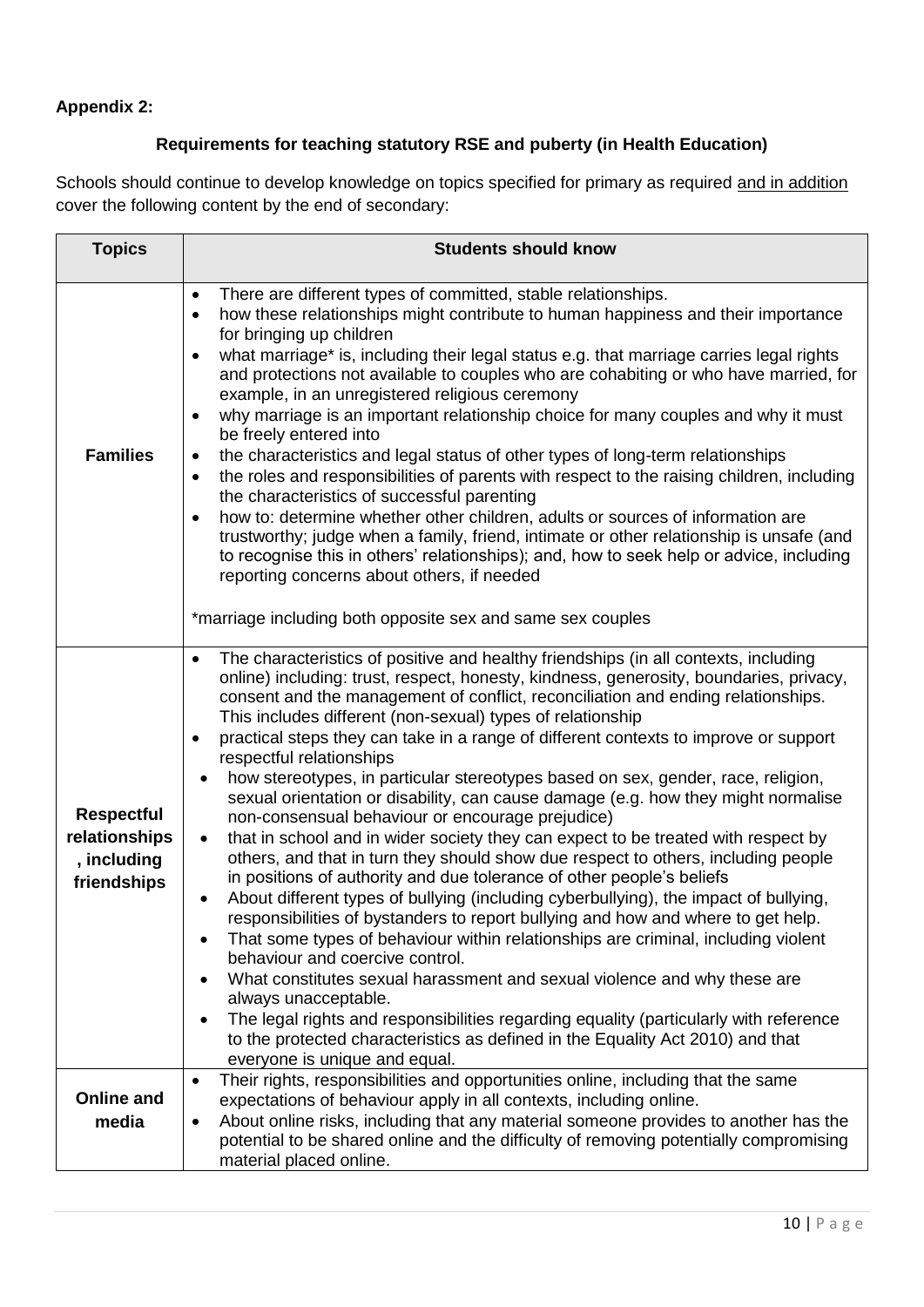|                   | Not to provide material to others that they would not want shared further and not to<br>$\bullet$                                                                                     |
|-------------------|---------------------------------------------------------------------------------------------------------------------------------------------------------------------------------------|
|                   | share personal material which is sent to them.<br>What to do and where to get support to report material or manage issues online.                                                     |
|                   | $\bullet$<br>The impact of viewing harmful content.                                                                                                                                   |
|                   | That specifically sexually explicit material eg pornography presents a distorted<br>$\bullet$                                                                                         |
|                   | picture of sexual behaviours, can damage the way people see themselves in relation                                                                                                    |
|                   | to others and negatively affect how they behave towards sexual partners.                                                                                                              |
|                   | that sharing and viewing indecent images of children (including those created by<br>$\bullet$                                                                                         |
|                   | children) is a criminal offence which carries severe penalties including jail                                                                                                         |
|                   | how information and data is generated, collected, shared and used online<br>٠                                                                                                         |
|                   | the concepts of, and laws relating to, sexual consent, sexual exploitation, abuse,<br>$\bullet$                                                                                       |
|                   | grooming, coercion, harassment, rape, domestic abuse, forced marriage, honour-                                                                                                        |
| <b>Being safe</b> | based violence and FGM, and how these can affect current and future relationships.                                                                                                    |
|                   | How people can actively communicate and recognise consent from others, including<br>$\bullet$                                                                                         |
|                   | sexual consent, and how and when consent can be withdrawn (in all contexts                                                                                                            |
|                   | including online).                                                                                                                                                                    |
|                   | how to recognise the characteristics and positive aspects of healthy one-to-one<br>$\bullet$<br>intimate relationships, which include mutual respect, consent, loyalty, trust, shared |
|                   | interests and outlook, sex and friendship                                                                                                                                             |
|                   | That all aspects of health can be affected by choices they make in sex and                                                                                                            |
|                   | relationships, positively or negatively, e.g. physical, emotional, mental, sexual and                                                                                                 |
|                   | reproductive health and wellbeing.                                                                                                                                                    |
|                   | The facts about reproductive health, including fertility and the potential impact of<br>$\bullet$                                                                                     |
|                   | lifestyle on fertility for men and women.                                                                                                                                             |
|                   | That there are a range of strategies for identifying and managing sexual pressure,<br>$\bullet$                                                                                       |
| Intimate and      | including understanding peer pressure, resisting pressure and not pressurising                                                                                                        |
|                   | others.                                                                                                                                                                               |
| sexual            | That they have a choice to delay sex or to enjoy intimacy without sex.<br>$\bullet$                                                                                                   |
| relationships     | The facts about the full range of contraceptive choices, efficacy and options<br>available.                                                                                           |
| , including       | The facts around pregnancy including miscarriage.<br>$\bullet$                                                                                                                        |
| sexual health     | that there are choices in relation to pregnancy (with medically and legally accurate,<br>$\bullet$                                                                                    |
|                   | impartial information on all options, including keeping the baby, adoption, abortion                                                                                                  |
|                   | and where to get further help).                                                                                                                                                       |
|                   | how the different sexually transmitted infections (STIs), including HIV/AIDs, are                                                                                                     |
|                   | transmitted, how risk can be reduced through safer sex (including through condom                                                                                                      |
|                   | use) and the importance of and facts about testing                                                                                                                                    |
|                   | About the prevalence of some STIs, the impact they can have on those who<br>٠                                                                                                         |
|                   | contract them and key facts about treatment.                                                                                                                                          |
|                   | How the use of alcohol and drugs can lead to risky sexual behaviour.<br>٠<br>how to get further advice, including how and where to access confidential sexual                         |
|                   | and reproductive health advice and treatment                                                                                                                                          |
|                   | What students should know in Health Education by the end of SECONDARY SCHOOL                                                                                                          |
|                   |                                                                                                                                                                                       |
| Changing          | key facts about puberty, the changing adolescent body and menstrual wellbeing                                                                                                         |
| adolescent        | the main changes which take place in males and females, and the implications for<br>$\bullet$                                                                                         |
| body              | emotional and physical health                                                                                                                                                         |
|                   |                                                                                                                                                                                       |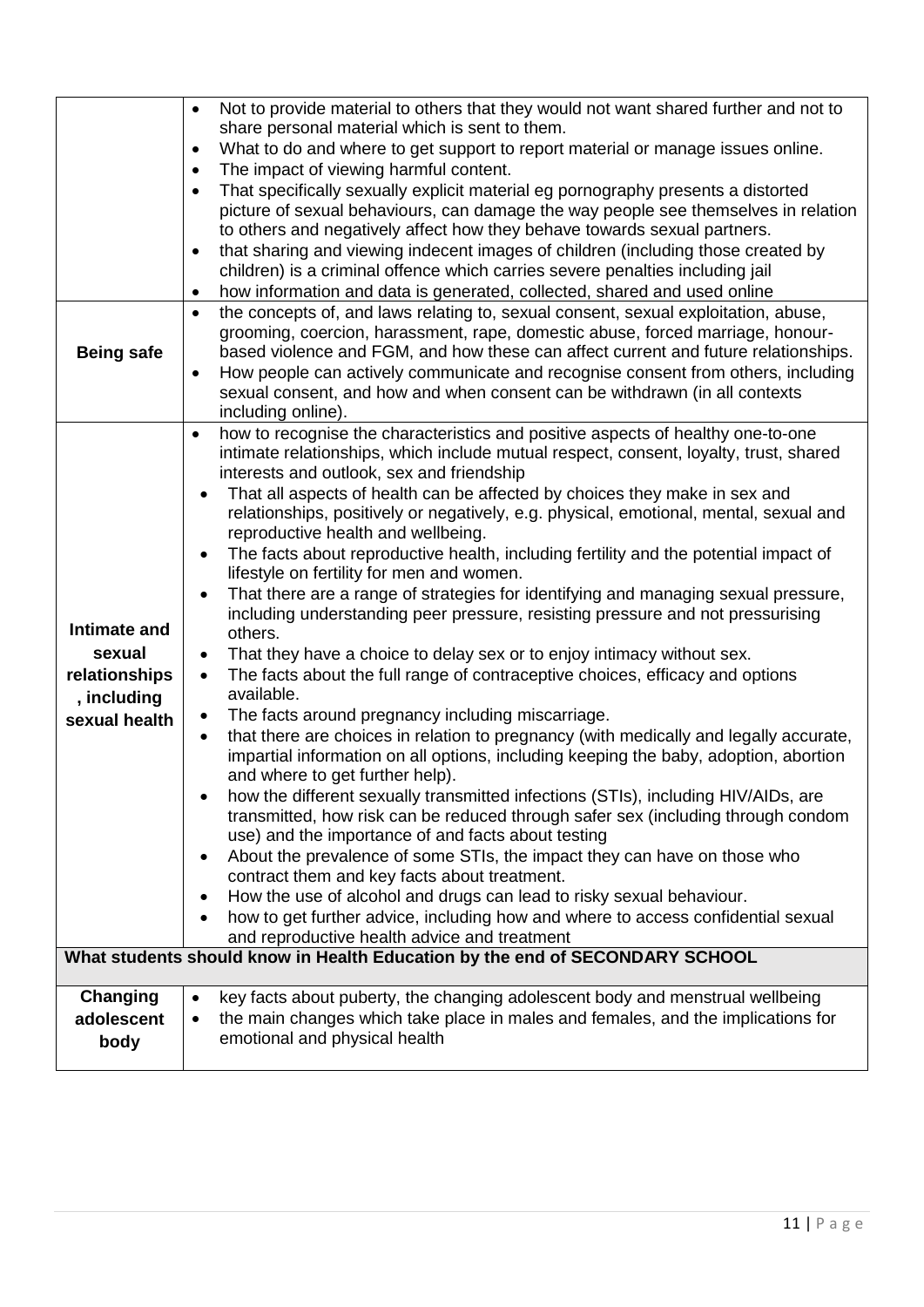# **Appendix 3:**

## **RSE curriculum in each Year**

| Year           | <b>Topic / fertile Question</b>                                                                         | <b>Content</b>                                                                                                                                                                                                                                                                                                                                                               |
|----------------|---------------------------------------------------------------------------------------------------------|------------------------------------------------------------------------------------------------------------------------------------------------------------------------------------------------------------------------------------------------------------------------------------------------------------------------------------------------------------------------------|
| group          |                                                                                                         |                                                                                                                                                                                                                                                                                                                                                                              |
| $\overline{7}$ | Transition: How can I make<br>sure I settle in well at my<br>new school?                                | Students will cover respect and self-respect, giving them skills to<br>be able to identify and maintain healthy and safe relationships<br>with peers. Within this topic students will also learn about<br>bullying and the impacts it has on others. Students will be given<br>the tools to be confident in knowing what to do if they see or<br>hear of bullying occurring. |
| $\overline{7}$ | Desert Island Living: How<br>would you fare on a desert<br>island?                                      | Students explore the ideas of self and community within this<br>topic. They learn about respect for ideas, cultures and beliefs,<br>and how to compromise and work within a team.                                                                                                                                                                                            |
| $\overline{7}$ | Health and Lifestyle: What is<br>happening to my body and<br>how can I look after it?                   | Students learn about their bodies within this topic. They explore<br>how the body changes within puberty and the emotional<br>challenges that this might cause. Pupils will also learn about<br>balanced diets, the importance of exercise and basic first aid.                                                                                                              |
| $\overline{7}$ | Diversity and Equality: What<br>does it mean to be British?                                             | Students learn about diversity within Britain, equality,<br>stereotypes and prejudice, and the importance of respecting this<br>diversity.                                                                                                                                                                                                                                   |
| $\overline{7}$ | Relationships: What types of<br>relationships are there and<br>how can we cope when<br>these breakdown? | Students will learn about different types of relationships,<br>focusing on different types of families, the traits of healthy<br>relationships, and how to manage when relationships<br>breakdown. Students will learn about committed, stable<br>relationships, and the legal rights within each type of<br>relationship.                                                   |
| 8              | Diversity and equality: What<br>is prejudice and<br>discrimination and how can<br>we deal with this?    | Students will learn about prejudice and discrimination, and of<br>the protected characteristics, the dangers of stereotyping and<br>the importance for breaking these stereotypes. Students will<br>also learn about the declaration of human rights.                                                                                                                        |
| 8              | Social media: How can we<br>make sure social media is<br>always used for good?                          | Students explore social media and their digital footprint. Here<br>they learn about online bullying, grooming, sharing information<br>online and the laws surrounding this.                                                                                                                                                                                                  |
| 8              | Knowing yourself: How can I<br>make sure I am taking the<br>best care of myself possible?               | The topic aims to develop understanding of the need for<br>hygiene, the importance of sleep and the use and impact of<br>vaccination programmes. This is intended to coincide with<br>vaccines that year 8 students will be having combatting cervical<br>cancer and HPV.                                                                                                    |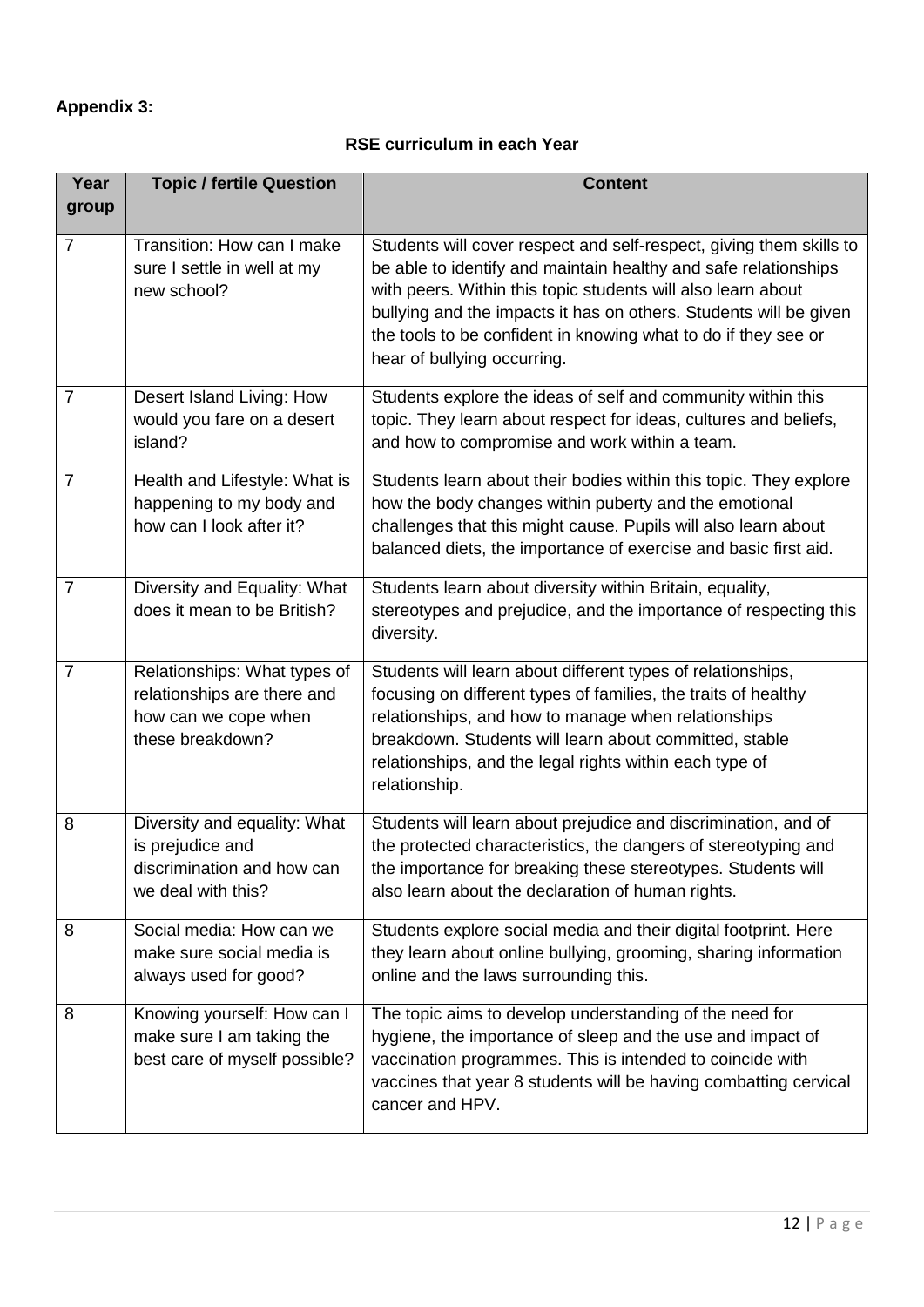| 8 | Moral thinking: If you set out<br>to fail and succeed, did you<br>fail?                            | This topic is designed to allow students to reflect on their own<br>personal values and morals. With this in mind there are no right<br>or wrong answers, however teachers play a role in attempting to<br>challenge student views in order to get them thinking about their<br>decisions in depth. The aim of this topic is to allow students to<br>make decisions, justify these, and realise the impacts that they<br>may have on others.                                                                                                                                                                                                                                                                                                                                                                                                                                                                                                                                                                                      |
|---|----------------------------------------------------------------------------------------------------|-----------------------------------------------------------------------------------------------------------------------------------------------------------------------------------------------------------------------------------------------------------------------------------------------------------------------------------------------------------------------------------------------------------------------------------------------------------------------------------------------------------------------------------------------------------------------------------------------------------------------------------------------------------------------------------------------------------------------------------------------------------------------------------------------------------------------------------------------------------------------------------------------------------------------------------------------------------------------------------------------------------------------------------|
| 8 | Healthy lifestyle: What can<br>we do to make sure we<br>maintain our mental and<br>physical health | This builds on information that students learned in year 7 and<br>earlier in year 8. Students explore the impact of smoking,<br>shisha, energy drinks, alcohol and drugs. This is tackled early in<br>their academic life so that all students have the skills to deal with<br>these issues effectively if and when they arise.                                                                                                                                                                                                                                                                                                                                                                                                                                                                                                                                                                                                                                                                                                   |
| 9 | RSE: What relationships are<br>there and how do I know if<br>they are healthy?                     | The topic begins with types of relationships and how to identify<br>them. From here we move to abusive relationships, how to<br>identify them and what you can do if you are in one. There is<br>time here to watch a documentary about an abusive<br>relationship. This gives students an insight into how abusive<br>relationships occur and why people don't leave when they're<br>being abused. The topic then moved to ideas of consent and<br>lastly sharing images and the laws behind this.                                                                                                                                                                                                                                                                                                                                                                                                                                                                                                                               |
| 9 | Diversity and Equality: How<br>are we diverse and how can<br>we stop discrimination?               | We look here at racism and more closes, institutionalised<br>racism. From here we look at LGBTQ+ rights and how these<br>groups have been discriminated against in the past and up to<br>present day. We then move to sexism and the gender pay gap<br>and lastly finish on FGM and violence against women. We have<br>chosen this order as it allows us to always refer back to the first<br>lesson on racism, a concept which is easily understood by most<br>of the school community.                                                                                                                                                                                                                                                                                                                                                                                                                                                                                                                                          |
| 9 | Making good choices: How<br>can I make choices that<br>keep me safe?                               | We first begin with relationships we have with peers around<br>school, looking deeply at aggression and violence on the<br>corridors. From here we move to making sure students stay safe<br>outside of school, linking what they have learned from the<br>previous lesson. During lesson three we link the ideas of<br>physical wellbeing to emotional wellbeing and discuss the<br>dangers of sharing images with peers and others. This allows us<br>in the fourth lesson to discuss grooming and the stages of this.<br>Lesson five is an external agency that will discuss violence,<br>gangs and knives. This links well as we are a vulnerable<br>borough and so many of our students are at risk of being<br>groomed. We finish with drugs and alcohol as this is often how<br>grooming gangs coerce children. This topic is at this stage of the<br>curriculum as it prepares them for the summer holidays. Within<br>this half term, we also have CAMISH visit the school and host<br>discussions on safe sex and STIs. |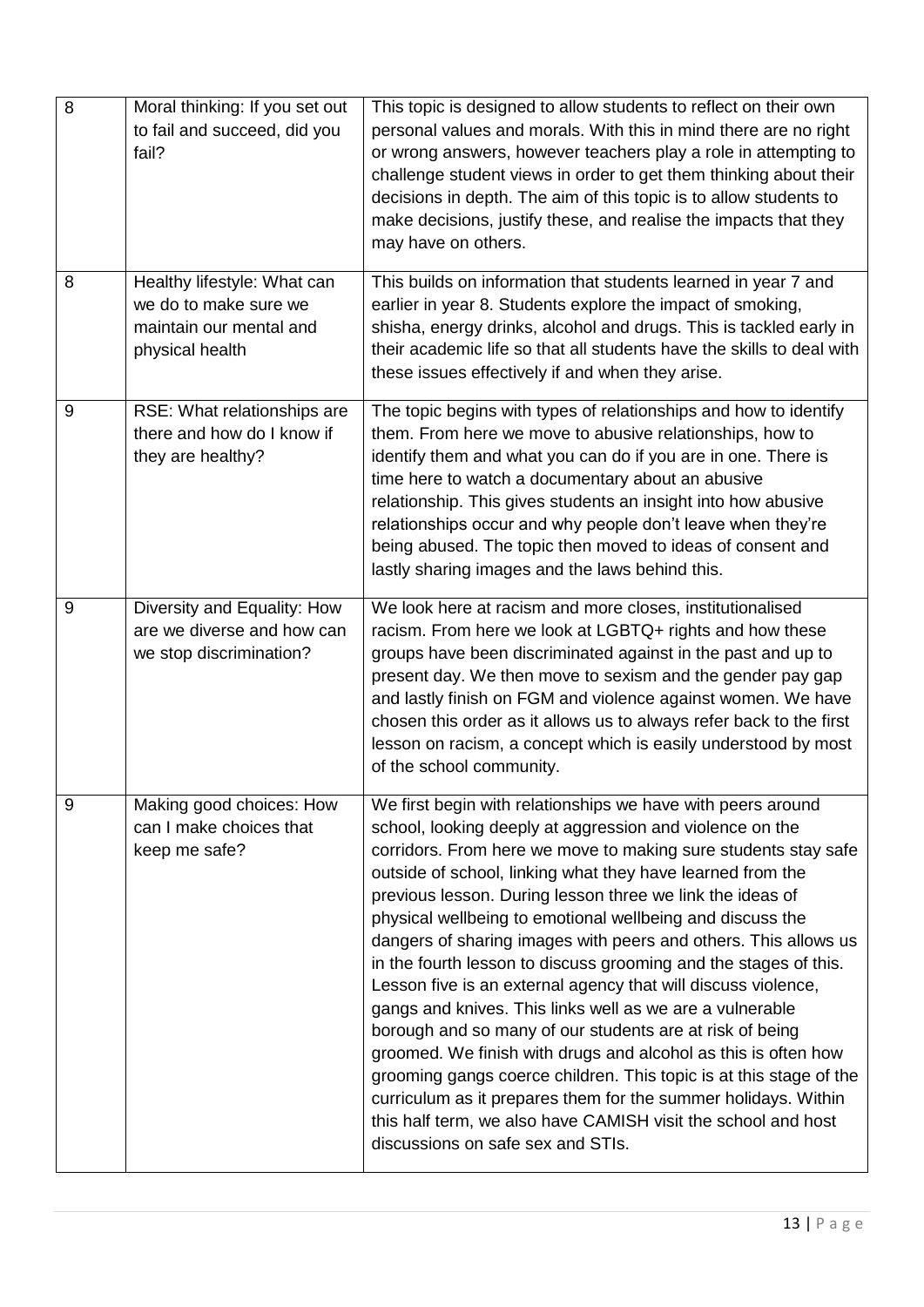| 10 | <b>Topic: Personal Hygiene</b><br>Fertile question: why is it so<br>important that we learn to<br>take care of our personal<br>hygiene?                            | Within this unit we explore the importance of caring for our<br>personal hygiene, including the health and social benefits.                                                                                                                                                                                                                                                                                                                                                                                                                                                                                                                                                                                                                      |
|----|--------------------------------------------------------------------------------------------------------------------------------------------------------------------|--------------------------------------------------------------------------------------------------------------------------------------------------------------------------------------------------------------------------------------------------------------------------------------------------------------------------------------------------------------------------------------------------------------------------------------------------------------------------------------------------------------------------------------------------------------------------------------------------------------------------------------------------------------------------------------------------------------------------------------------------|
| 10 | Topic: RSE #1<br>Fertile question: why is it so<br>important to understand<br>what consent means and<br>how do we know it's been<br>given?                         | Within this unit we look at healthy and unhealthy relationships,<br>look at scenarios involving different types of relationship,<br>identifying unhealthy relationships and what to in order to seek<br>help. In lesson 2 we look at what consent means, the law<br>surrounding it and what it means to give consent. Within lessons<br>3 and 4 we look at various types of contraceptives, the<br>advantages and disadvantages of each type and the health risks<br>involved in unprotected sex, including different types of Sexually<br>Transmitted Diseases and the methods of treatments, if any. In<br>Lesson 5 we take a look at abortion, including the law and<br>various religious views on abortion.                                  |
| 11 | <b>Topic: Online Safety</b><br>Fertile question: what can<br>we do to stay safe online<br>and why is it so important?                                              | This unit explores various aspects of staying safe online,<br>beginning with looking at the impacts of 'online trolling', through<br>the BBC documentary 'odd one out'. Lesson two continues to<br>look at the effects of social media, including the exploration of<br>what can happen we post something online and exploring ways<br>of staying safe on social media. Lesson three explores<br>identifying and exploring scams, including ways to keep yourself<br>safe. Lesson four looks at Radicalisation and Extremism, the<br>methods used and the dangers behind it through looking at case<br>studies. Lesson five looks at blackmail and revenge porn and<br>how to seek help.                                                         |
| 11 | Topic: RSE #2<br>Fertile question: Why should<br>we check ourselves for<br>lumps and bumps?                                                                        | This topic explores reproductive health, including checking our<br>reproductive organs for cancer, including why it's so important.<br>This unit also explores the impact that pornography can have on<br>mental wellbeing and how it links to body dismorphia.                                                                                                                                                                                                                                                                                                                                                                                                                                                                                  |
| 12 | Topic: RSE #3<br>Fertile question: what are the<br>key indicators of healthy and<br>unhealthy relationships?<br>Once consent has been<br>given, can it be removed? | Within this unit we explore various types of relationships,<br>looking at family, personal relationships and sexual<br>relationships, including how to articulate their relationship values<br>and to apply them in different types of relationships.<br>This unit also focus on recognising respectful relationships and,<br>if appropriate, challenge the ways different faith or cultural views<br>influence relationships. Lesson three in this unit focus on<br>managing personal safety in new relationships, including online<br>activity when meeting someone for the first time whom they met<br>online. Lesson four initially recaps consent, initially covered in<br>year 10, before focusing on the moral and legal responsibilities |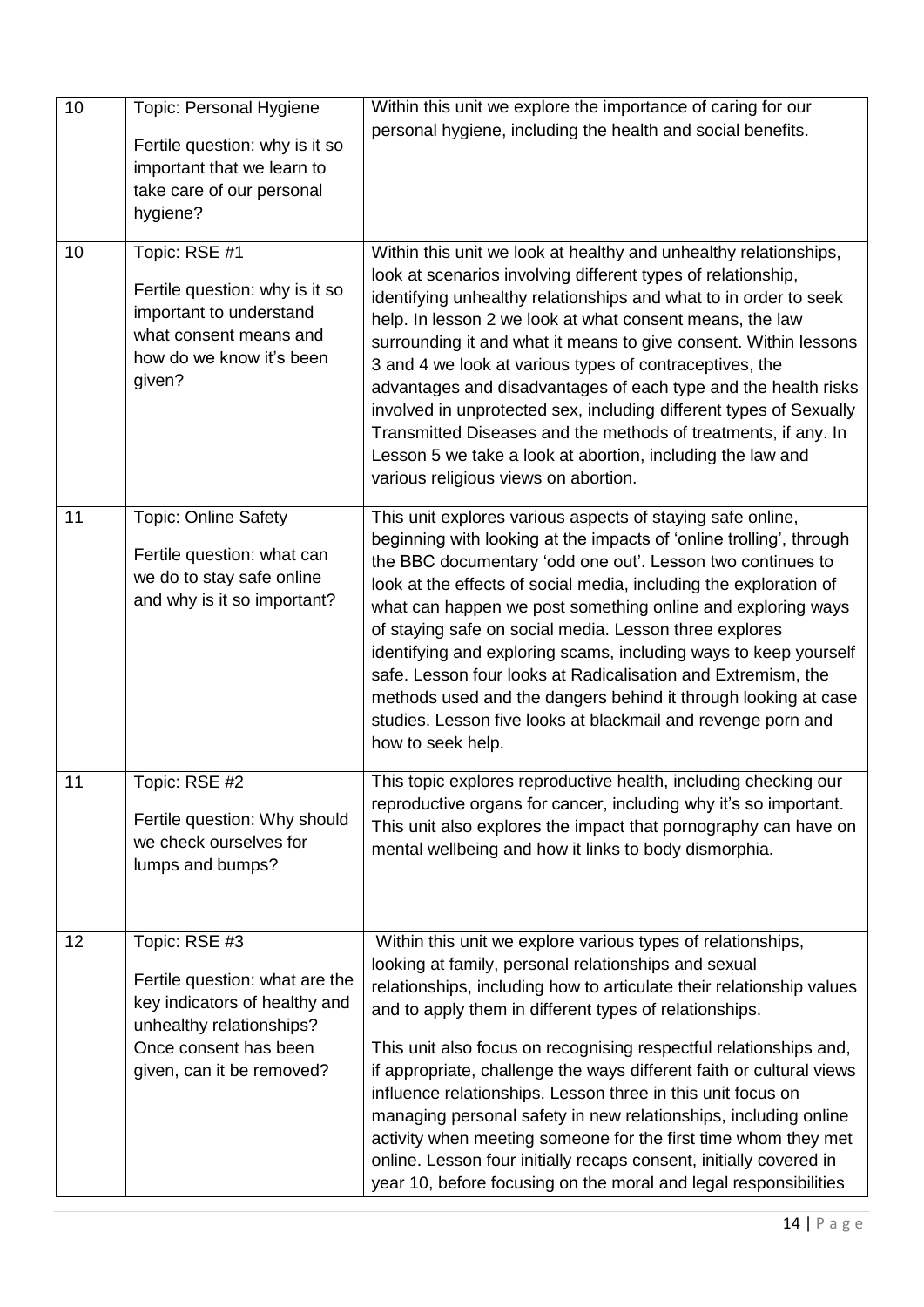|    |                                                                                                                                    | that someone seeking consent has, and the importance of<br>respecting and protecting people's right to give, not give, or<br>withdraw their consent. The last section in this unit is designed<br>to evaluate different degrees of emotional intimacy in<br>relationships, the role of pleasure and the difference between<br>'love' and 'lust'                                                                                                                                                                                                                                                                                                                                                                                                                                                                                                                                                                                                                                                                                                                                                                                   |
|----|------------------------------------------------------------------------------------------------------------------------------------|-----------------------------------------------------------------------------------------------------------------------------------------------------------------------------------------------------------------------------------------------------------------------------------------------------------------------------------------------------------------------------------------------------------------------------------------------------------------------------------------------------------------------------------------------------------------------------------------------------------------------------------------------------------------------------------------------------------------------------------------------------------------------------------------------------------------------------------------------------------------------------------------------------------------------------------------------------------------------------------------------------------------------------------------------------------------------------------------------------------------------------------|
| 12 | Topic: The impacts of<br>pregnancy<br>Fertile question: What option<br>is the best option in dealing<br>with pregnancy and why?    | Within this unit we explore the various options available to us in<br>later life when relating to pregnancy, including the implications of<br>unintended pregnancy and young parenthood. We also look the<br>advantages of delaying conception, whilst acknowledging the<br>changes that can occur with fertility as we get older. This unit<br>also aims to develop a young person's understanding of the<br>most appropriate methods of contraception available to them in<br>different circumstances including their effectiveness and proper<br>use. This unit also aims to develop a student's capabilities to<br>negotiate, and if necessary be able to assert, the use of<br>contraception with a sexual partner.                                                                                                                                                                                                                                                                                                                                                                                                          |
| 13 | Topic: Exploring mental<br>wellbeing #5<br>Fertile question: How does<br>mental wellbeing impact our<br>relationships with others? | This unit has been split into two parts, the impacts that sexually<br>explicit material, such as pornography, can have on not only<br>ourselves, but can damage the way people see themselves in<br>relation to others and negatively affect how they behave towards<br>sexual partners. Within this unit we also look into understanding<br>their rights in relation to harassment (including online) and<br>stalking, including how to respond and access support.<br>The second half of this unit focuses monitoring personal health<br>and wellbeing, including breast awareness and self-<br>examination, testicular self-examination and cervical screening.                                                                                                                                                                                                                                                                                                                                                                                                                                                                |
| 13 | Topic: RSE #4<br>Fertile question: Why should<br>we protect and care for our<br>sexual health?                                     | Within this unit we initially revisit the moral and legal<br>responsibilities that someone seeking consent has, and the<br>importance of respecting and protecting people's right to give,<br>not give, or withdraw their consent. We then explore this further<br>through investigating the emotional, physical, social and legal<br>consequences of failing to respect others' right not to give or to<br>withdraw consent.<br>Following on from the work covered in year 12, we further<br>develop nuanced understanding of how to select appropriate<br>contraception in different contexts and relationships including<br>how to reduce the risk of contracting or passing on a sexually<br>transmitted infection (STI) and where, and how, to access local<br>and national advice for their sexual health. This unit also<br>focuses on how to recognise, and seek help in the case of,<br>sexual abuse, exploitation, assault or rape, and the process for<br>reporting to appropriate authorities.<br>The last aspect of this unit focuses on recognising forced<br>marriage and 'honour' based violence; to get help for |